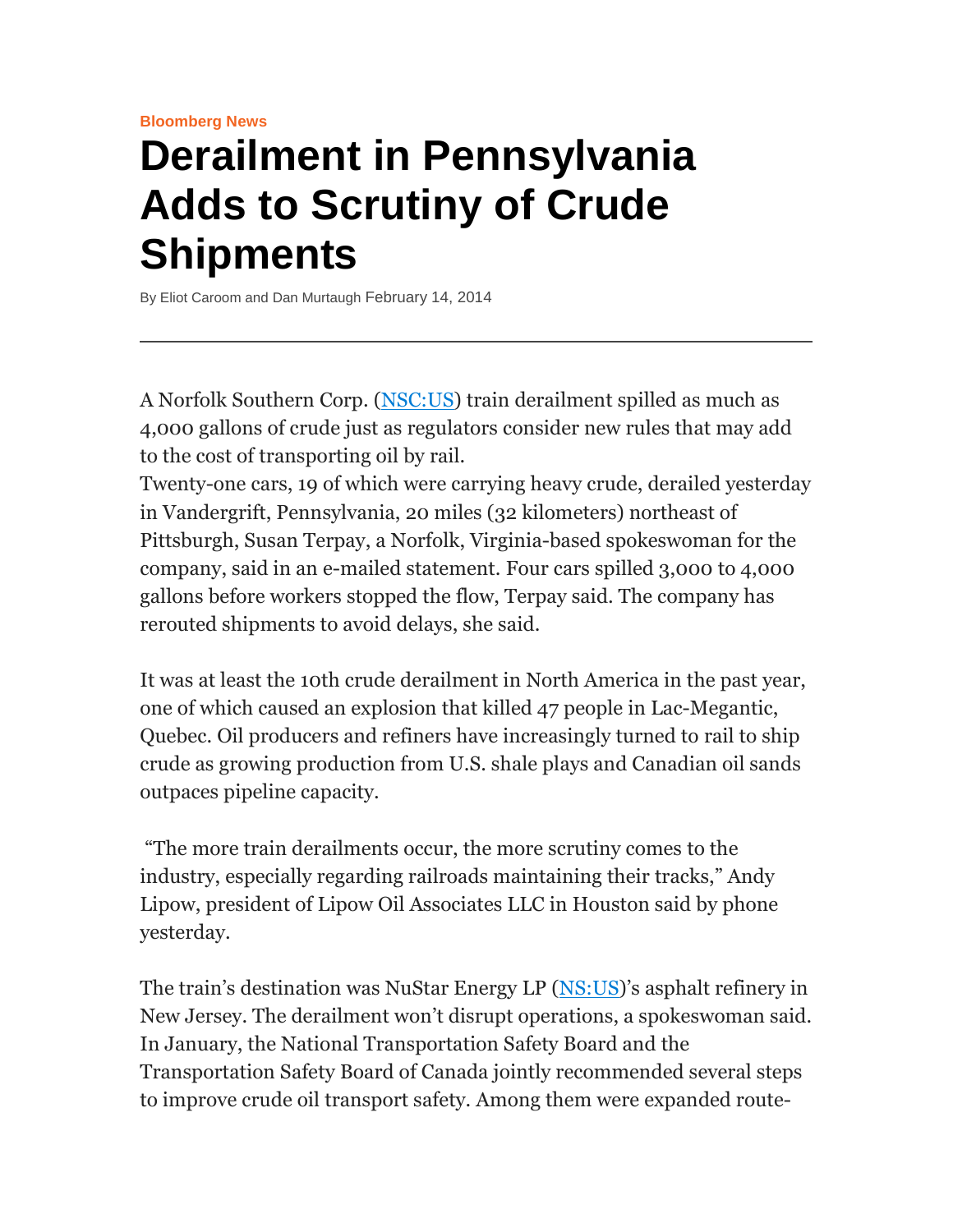planning requirements, response plans for incidents and audits of shippers and carriers.

## **Safe Transport**

The U.S. Department of Transportation is "aggressively focused on strengthening the safe transport of crude oil," according to an e-mailed statement from the agency yesterday. Department Secretary Anthony Foxx met with rail and petroleum industry representatives last month to identify ways to improve the safety of moving crude.

Those standards may cost the oil and rail industries \$5.2 billion, according to an estimate by Bloomberg Government. Changing routes to avoid towns and cities may be difficult, Kevin Book, managing director of ClearView Energy Partners LLC in Washington, said Jan. 23.

PBF Energy Inc. (PBF:US), which rails crude to a refinery in Delaware City, Delaware, will switch to safer DOT-111A rail cars this year, the company said yesterday.

 "We're doing everything we can by providing the safest cars available to carry this crude," Tom O'Malley, PBF Energy's executive chairman, said on an earnings call. "But if you don't keep the trains on the tracks, it's a tough game."

## **Rail Deliveries**

Trains delivered 11 percent of crude produced in the U.S. as of the end of September, 784,000 barrels a day, up from almost nothing four years ago, according to the Association of American Railroads. Shipments of crude by rail in Canada surged last year to 140,000 carloads, or 230,000 barrels a day, from 500 in 2009, according to the Railway Association of Canada.

PBF will have the capacity to deliver 210,000 barrels a day to Delaware by year's end, including 80,000 barrels a day of heavy crude, the company